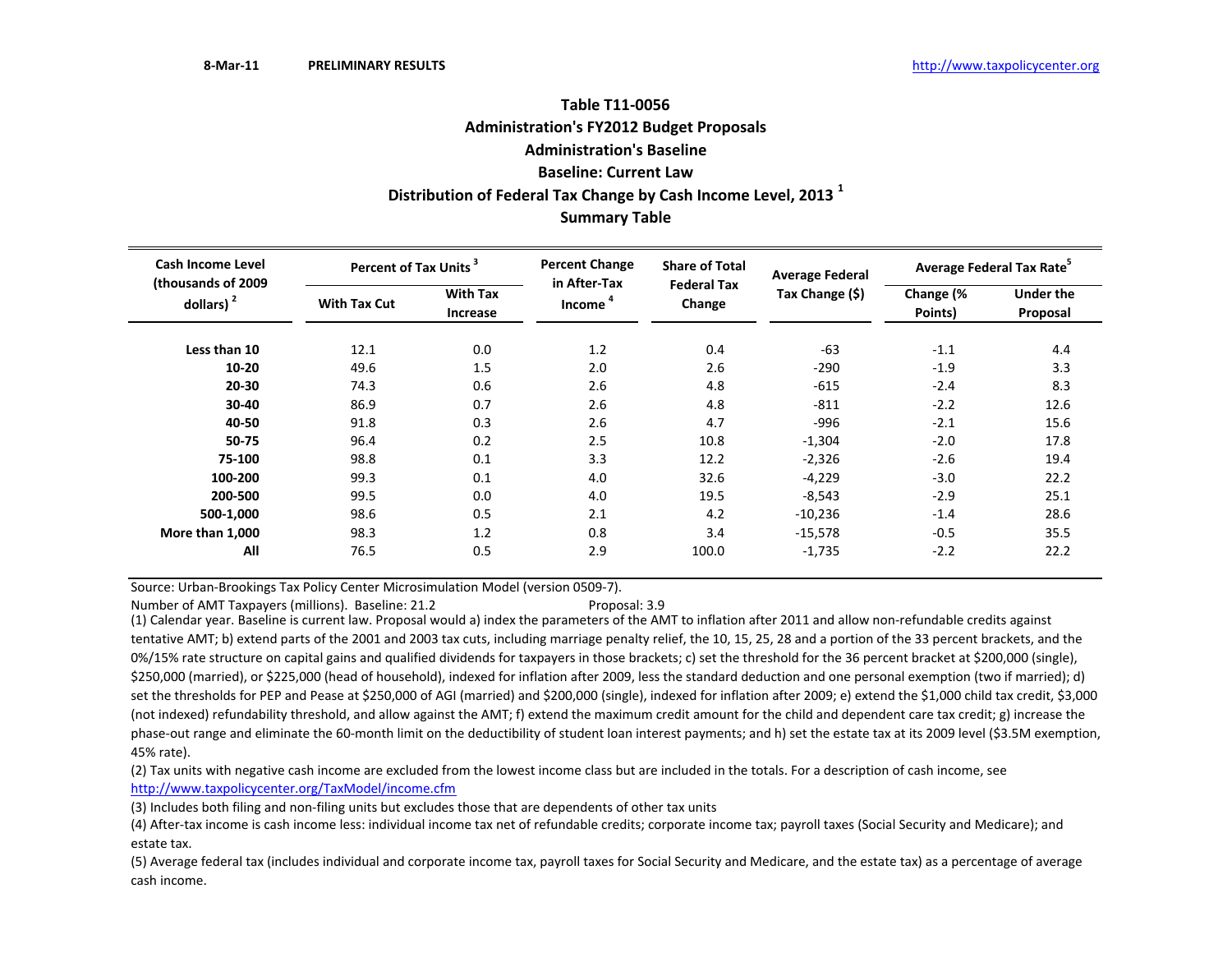## **Table T11‐0056Administration's FY2012 Budget Proposals Administration's BaselineBaseline: Current LawDistribution of Federal Tax Change by Cash Income Level, <sup>2013</sup> <sup>1</sup> Detail Table**

**Less than110** 12.1 0.0 1.2 0.4 -63 -20.0 0.0 0.2 -1.1 4.4 **10‐20** $\,$  0  $\,$  49.6  $\,$  1.5  $\,$  2.0  $\,$  2.6  $\,$  -290  $\,$  -35.7  $\,$  -0.2  $\,$  0.5  $\,$  -1.9  $\,$  3.3 **20‐30** 74.3 0.6 2.6 4.8 ‐615 ‐22.1 ‐0.3 1.7 ‐2.4 8.3 **30‐400 8**6.9 0.7 2.6 4.8 -811 -14.9 -0.2 2.7 -2.2 12.6 **40‐50** 91.8 0.3 2.6 4.7 ‐996 ‐12.0 ‐0.1 3.4 ‐2.1 15.6 **50‐75** 96.4 0.2 2.5 10.8 ‐1,304 ‐10.2 ‐0.1 9.4 ‐2.0 17.8 **75‐100**0 98.8 0.1 3.3 12.2 -2,326 -11.6 -0.3 9.1 -2.6 19.4 **100‐200** 99.3 0.1 4.0 32.6 ‐4,229 ‐11.8 ‐0.8 24.0 ‐3.0 22.2 **200‐500** 99.5 0.0 4.0 19.5 ‐8,543 ‐10.2 ‐0.2 16.9 ‐2.9 25.1 **500‐1,000** 98.6 0.5 2.1 4.2 ‐10,236 ‐4.8 0.4 8.3 ‐1.4 28.6 **More than11,000** 98.3 1.2 0.8 3.4 -15,578 -1.4 1.8 23.7 -0.5 35.5 **All** 76.5 0.5 2.9 100.0 ‐1,735 ‐9.0 0.0 100.0 ‐2.2 22.2 **Average Federal Tax Rate<sup>5</sup> Change (% Points) Under theProposal With Tax Cut With Tax Increase Dollars Percent Change (% Points) Under the Proposal Cash Income Level (thousands of 2009 dollars) <sup>2</sup> Percent of TaxPercent Change in After‐Tax Income <sup>4</sup> Share of Total Federal TaxChange Average Federal Tax Change Share of Federal Taxes**

## **Baseline Distribution of Income and Federal Taxes by Cash Income Level, <sup>2013</sup> <sup>1</sup>**

| <b>Cash Income Level</b><br>(thousands of 2009) |                              | Tax Units <sup>3</sup>  | Average Income | <b>Average Federal</b>         | <b>Average After-</b><br>Tax Income | <b>Average Federal</b> | <b>Share of Pre-</b><br>Tax Income | <b>Share of Post-</b><br><b>Tax Income</b> | <b>Share of Federal</b><br>Taxes |
|-------------------------------------------------|------------------------------|-------------------------|----------------|--------------------------------|-------------------------------------|------------------------|------------------------------------|--------------------------------------------|----------------------------------|
| dollars) <sup>2</sup>                           | <b>Number</b><br>(thousands) | <b>Percent of Total</b> | (Dollars)      | <b>Tax Burden</b><br>(Dollars) | (Dollars)                           | Tax Rate <sup>5</sup>  | <b>Percent of Total</b>            | <b>Percent of Total</b>                    | <b>Percent of Total</b>          |
| Less than 10                                    | 16,372                       | 10.3                    | 5,709          | 317                            | 5,392                               | 5.6                    | 0.7                                | 0.9                                        | 0.2                              |
| 10-20                                           | 24.763                       | 15.5                    | 15,706         | 812                            | 14,894                              | 5.2                    | 3.1                                | 3.9                                        | 0.7                              |
| 20-30                                           | 21,537                       | 13.5                    | 26,118         | 2,784                          | 23,334                              | 10.7                   | 4.4                                | 5.2                                        | 1.9                              |
| 30-40                                           | 16,514                       | 10.3                    | 36,581         | 5,432                          | 31,150                              | 14.9                   | 4.8                                | 5.4                                        | 2.9                              |
| 40-50                                           | 13,080                       | 8.2                     | 47,115         | 8,330                          | 38,785                              | 17.7                   | 4.9                                | 5.3                                        | 3.5                              |
| 50-75                                           | 22,835                       | 14.3                    | 64,797         | 12,832                         | 51,965                              | 19.8                   | 11.7                               | 12.4                                       | 9.5                              |
| 75-100                                          | 14,507                       | 9.1                     | 91,187         | 20,027                         | 71,160                              | 22.0                   | 10.4                               | 10.8                                       | 9.4                              |
| 100-200                                         | 21,341                       | 13.4                    | 142,857        | 35,909                         | 106,948                             | 25.1                   | 24.1                               | 23.8                                       | 24.8                             |
| 200-500                                         | 6,329                        | 4.0                     | 299,437        | 83,727                         | 215,710                             | 28.0                   | 15.0                               | 14.2                                       | 17.2                             |
| 500-1.000                                       | 1.147                        | 0.7                     | 714,015        | 214.206                        | 499,809                             | 30.0                   | 6.5                                | 6.0                                        | 8.0                              |
| More than 1.000                                 | 598                          | 0.4                     | 3,141,857      | 1,131,324                      | 2,010,533                           | 36.0                   | 14.8                               | 12.5                                       | 21.9                             |
| All                                             | 159,683                      | 100.0                   | 79,379         | 19,349                         | 60,030                              | 24.4                   | 100.0                              | 100.0                                      | 100.0                            |

Source: Urban‐Brookings Tax Policy Center Microsimulation Model (version 0509‐7).

Number of AMT Taxpayers (millions). Baseline: 21.2 Proposal: 3.9

Number of AMT Taxpayers (millions). Baseline: 21.2 Proposal: 3.9 Proposal: 3.9 Proposal: 3.9 Proposal: 3.9 Proposal: 3.9 Proposal: 3.9 Proposal: 3.9 Proposal would a) index the parameters of the AMI to inflation after 2011 including marriage penalty relief, the 10, 15, 25, 28 and a portion of the 33 percent brackets, and the 0%/15% rate structure on capital gains and qualified dividends for taxpayers in those brackets; c) set the threshold f 36 percent bracket at \$200,000 (single), \$250,000 (married), or \$225,000 (head of household), indexed for inflation after 2009, less the standard deduction and one personal exemption (two if married); d) set the thresholds for PEP and Pease at \$250,000 of AGI (married) and \$200,000 (single), indexed for inflation after 2009; e) extend the \$1,000 child tax credit, \$3,000 (not indexed) refundability threshold, and allow against the AMT; f) ext the maximum credit amount for the child and dependent care tax credit; g) increase the phase‐out range and eliminate the 60‐month limit on the deductibility of student loan interest payments; and h) set the estate tax at i 2009 level (\$3.5M exemption, 45% rate).

(2) Tax units with negative cash income are excluded from the lowest income class but are included in the totals. For <sup>a</sup> description of cash income, see

http://www.taxpolicycenter.org/TaxModel/income.cfm

(3) Includes both filing and non‐filing units but excludes those that are dependents of other tax units.

(4) After‐tax income is cash income less: individual income tax net of refundable credits; corporate income tax; payroll taxes (Social Security and Medicare); and estate tax.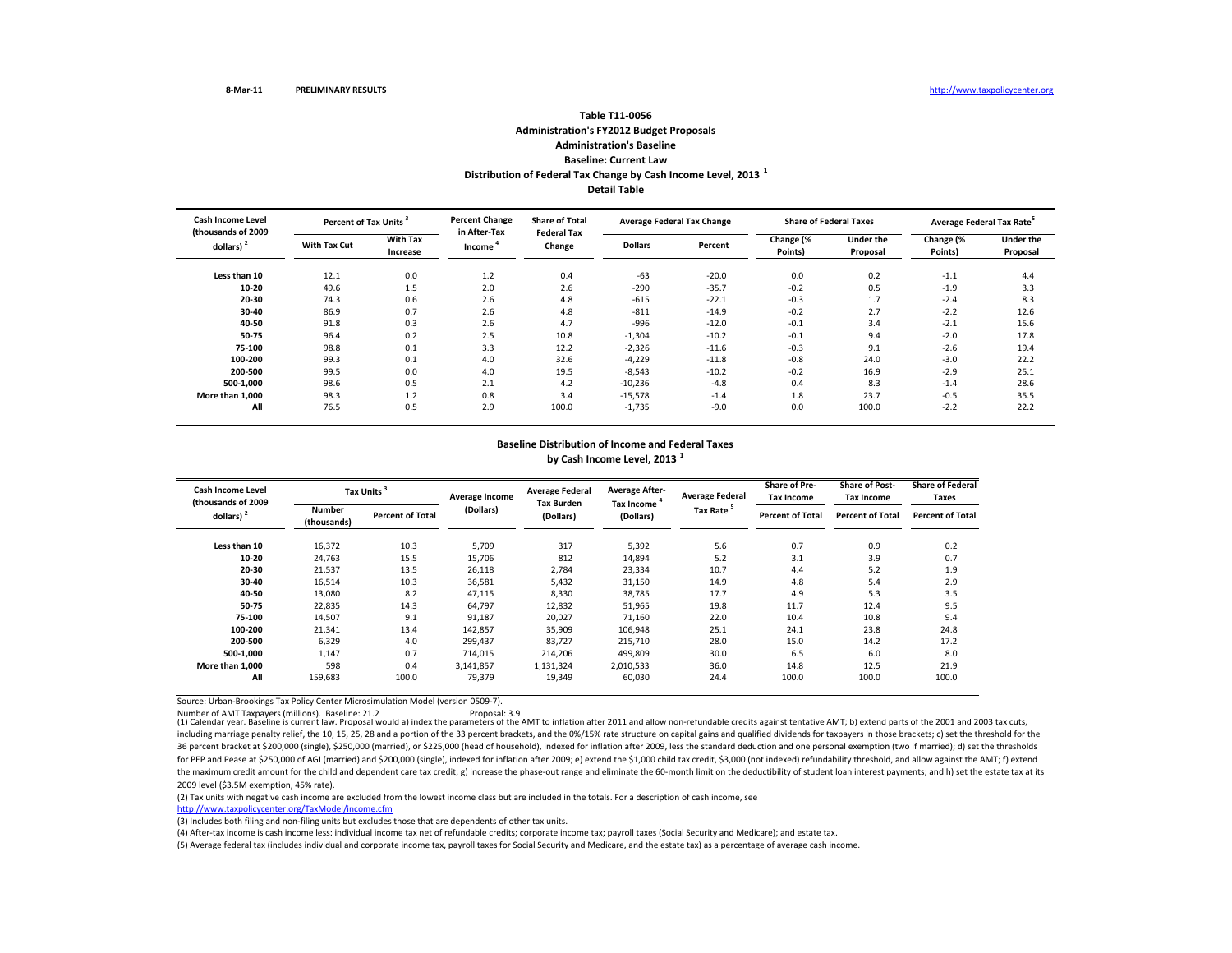# **Table T11‐0056Administration's FY2012 Budget Proposals Administration's Baseline Baseline: Current LawDistribution of Federal Tax Change by Cash Income Level, <sup>2013</sup> <sup>1</sup> Detail Table ‐ Single Tax Units**

| <b>Cash Income Level</b><br>(thousands of 2009 |                     | Percent of Tax Units <sup>3</sup> |                        | <b>Share of Total</b><br><b>Federal Tax</b> |                | <b>Average Federal Tax Change</b> |                      | <b>Share of Federal Taxes</b> | Average Federal Tax Rate <sup>5</sup> |                              |
|------------------------------------------------|---------------------|-----------------------------------|------------------------|---------------------------------------------|----------------|-----------------------------------|----------------------|-------------------------------|---------------------------------------|------------------------------|
| dollars) $2$                                   | <b>With Tax Cut</b> | <b>With Tax</b><br>Increase       | in After-Tax<br>Income | Change                                      | <b>Dollars</b> | Percent                           | Change (%<br>Points) | <b>Under the</b><br>Proposal  | Change (%<br>Points)                  | <b>Under the</b><br>Proposal |
| Less than 10                                   | 3.9                 | 0.1                               | 0.3                    | 0.3                                         | $-17$          | $-3.6$                            | 0.0                  | 0.8                           | $-0.3$                                | 8.2                          |
| $10 - 20$                                      | 48.3                | 2.2                               | 1.0                    | 3.6                                         | $-146$         | $-10.7$                           | $-0.1$               | 2.7                           | $-0.9$                                | 7.9                          |
| 20-30                                          | 72.5                | 0.3                               | 1.5                    | 6.4                                         | $-344$         | $-9.3$                            | $-0.1$               | 5.7                           | $-1.3$                                | 13.0                         |
| 30-40                                          | 90.5                | 0.4                               | 1.5                    | 5.6                                         | $-449$         | $-6.7$                            | 0.1                  | 7.0                           | $-1.2$                                | 17.0                         |
| 40-50                                          | 96.9                | 0.2                               | 1.8                    | 6.5                                         | $-682$         | $-6.9$                            | 0.1                  | 7.9                           | $-1.5$                                | 19.4                         |
| 50-75                                          | 98.2                | 0.0                               | 2.0                    | 14.2                                        | $-984$         | $-6.6$                            | 0.3                  | 18.2                          | $-1.5$                                | 21.8                         |
| 75-100                                         | 98.7                | 0.0                               | 3.3                    | 12.9                                        | $-2,206$       | $-9.2$                            | $-0.1$               | 11.6                          | $-2.5$                                | 24.2                         |
| 100-200                                        | 98.5                | 0.1                               | 4.1                    | 23.4                                        | $-4,098$       | $-10.6$                           | $-0.5$               | 17.9                          | $-2.9$                                | 24.7                         |
| 200-500                                        | 99.1                | 0.1                               | 5.6                    | 15.6                                        | $-11,791$      | $-12.8$                           | $-0.5$               | 9.7                           | $-3.9$                                | 26.5                         |
| 500-1.000                                      | 98.9                | 0.2                               | 5.1                    | 5.6                                         | $-23,464$      | $-9.7$                            | $-0.1$               | 4.7                           | $-3.3$                                | 31.0                         |
| More than 1.000                                | 97.7                | 1.6                               | 2.5                    | 5.9                                         | $-44,730$      | $-3.8$                            | 0.7                  | 13.8                          | $-1.5$                                | 38.3                         |
| All                                            | 66.0                | 0.6                               | 2.6                    | 100.0                                       | $-897$         | $-8.3$                            | 0.0                  | 100.0                         | $-2.0$                                | 21.8                         |

## **Baseline Distribution of Income and Federal Taxes by Cash Income Level, <sup>2013</sup> <sup>1</sup>**

| Cash Income Level<br>(thousands of 2009 |                       | Tax Units <sup>3</sup>  |           | <b>Average Federal</b>         | <b>Average After-</b><br>Tax Income | <b>Average Federal</b> | Share of Pre-<br><b>Tax Income</b> | <b>Share of Post-</b><br><b>Tax Income</b> | <b>Share of Federal</b><br>Taxes |
|-----------------------------------------|-----------------------|-------------------------|-----------|--------------------------------|-------------------------------------|------------------------|------------------------------------|--------------------------------------------|----------------------------------|
| dollars) <sup>2</sup>                   | Number<br>(thousands) | <b>Percent of Total</b> | (Dollars) | <b>Tax Burden</b><br>(Dollars) | (Dollars)                           | Tax Rate <sup>5</sup>  | <b>Percent of Total</b>            | <b>Percent of Total</b>                    | <b>Percent of Total</b>          |
| Less than 10                            | 11,717                | 16.6                    | 5,695     | 486                            | 5,209                               | 8.5                    | 2.1                                | 2.5                                        | 0.8                              |
| $10 - 20$                               | 15,430                | 21.9                    | 15,557    | 1,372                          | 14,185                              | 8.8                    | 7.5                                | 9.0                                        | 2.8                              |
| 20-30                                   | 11,682                | 16.6                    | 26,016    | 3,714                          | 22,302                              | 14.3                   | 9.5                                | 10.7                                       | 5.7                              |
| 30-40                                   | 7,821                 | 11.1                    | 36,553    | 6,673                          | 29,880                              | 18.3                   | 8.9                                | 9.6                                        | 6.9                              |
| 40-50                                   | 6,046                 | 8.6                     | 47,054    | 9,822                          | 37,232                              | 20.9                   | 8.9                                | 9.2                                        | 7.8                              |
| 50-75                                   | 9,109                 | 12.9                    | 63,845    | 14,884                         | 48,961                              | 23.3                   | 18.2                               | 18.3                                       | 17.8                             |
| 75-100                                  | 3,700                 | 5.3                     | 90,036    | 24,001                         | 66,035                              | 26.7                   | 10.4                               | 10.0                                       | 11.7                             |
| 100-200                                 | 3,613                 | 5.1                     | 139,747   | 38,587                         | 101,159                             | 27.6                   | 15.8                               | 15.0                                       | 18.3                             |
| 200-500                                 | 837                   | 1.2                     | 304,381   | 92,411                         | 211,970                             | 30.4                   | 8.0                                | 7.3                                        | 10.2                             |
| 500-1.000                               | 151                   | 0.2                     | 705,144   | 241,693                        | 463,451                             | 34.3                   | 3.3                                | 2.9                                        | 4.8                              |
| More than 1.000                         | 84                    | 0.1                     | 2,997,275 | 1,191,549                      | 1,805,727                           | 39.8                   | 7.9                                | 6.2                                        | 13.2                             |
| All                                     | 70,516                | 100.0                   | 45,439    | 10,784                         | 34,655                              | 23.7                   | 100.0                              | 100.0                                      | 100.0                            |

Source: Urban-Brookings Tax Policy Center Microsimulation Model (version 0509-7).<br>(1) Calendar year. Baseline is current law. Proposal would a) index the parameters of the AMI to inflation after 2011 and allow non-refundab including marriage penalty relief, the 10, 15, 25, 28 and a portion of the 33 percent brackets, and the 0%/15% rate structure on capital gains and qualified dividends for taxpayers in those brackets; c) set the threshold f 36 percent bracket at \$200,000 (single), \$250,000 (married), or \$225,000 (head of household), indexed for inflation after 2009, less the standard deduction and one personal exemption (two if married); d) set the thresholds for PEP and Pease at \$250,000 of AGI (married) and \$200,000 (single), indexed for inflation after 2009; e) extend the \$1,000 child tax credit, \$3,000 (not indexed) refundability threshold, and allow against the AMT; f) ext the maximum credit amount for the child and dependent care tax credit; g) increase the phase‐out range and eliminate the 60‐month limit on the deductibility of student loan interest payments; and h) set the estate tax at i 2009 level (\$3.5M exemption, 45% rate).

(2) Tax units with negative cash income are excluded from the lowest income class but are included in the totals. For <sup>a</sup> description of cash income, see

http://www.taxpolicycenter.org/TaxModel/income.cfm

(3) Includes both filing and non-filing units but excludes those that are dependents of other tax units.

(4) After‐tax income is cash income less: individual income tax net of refundable credits; corporate income tax; payroll taxes (Social Security and Medicare); and estate tax.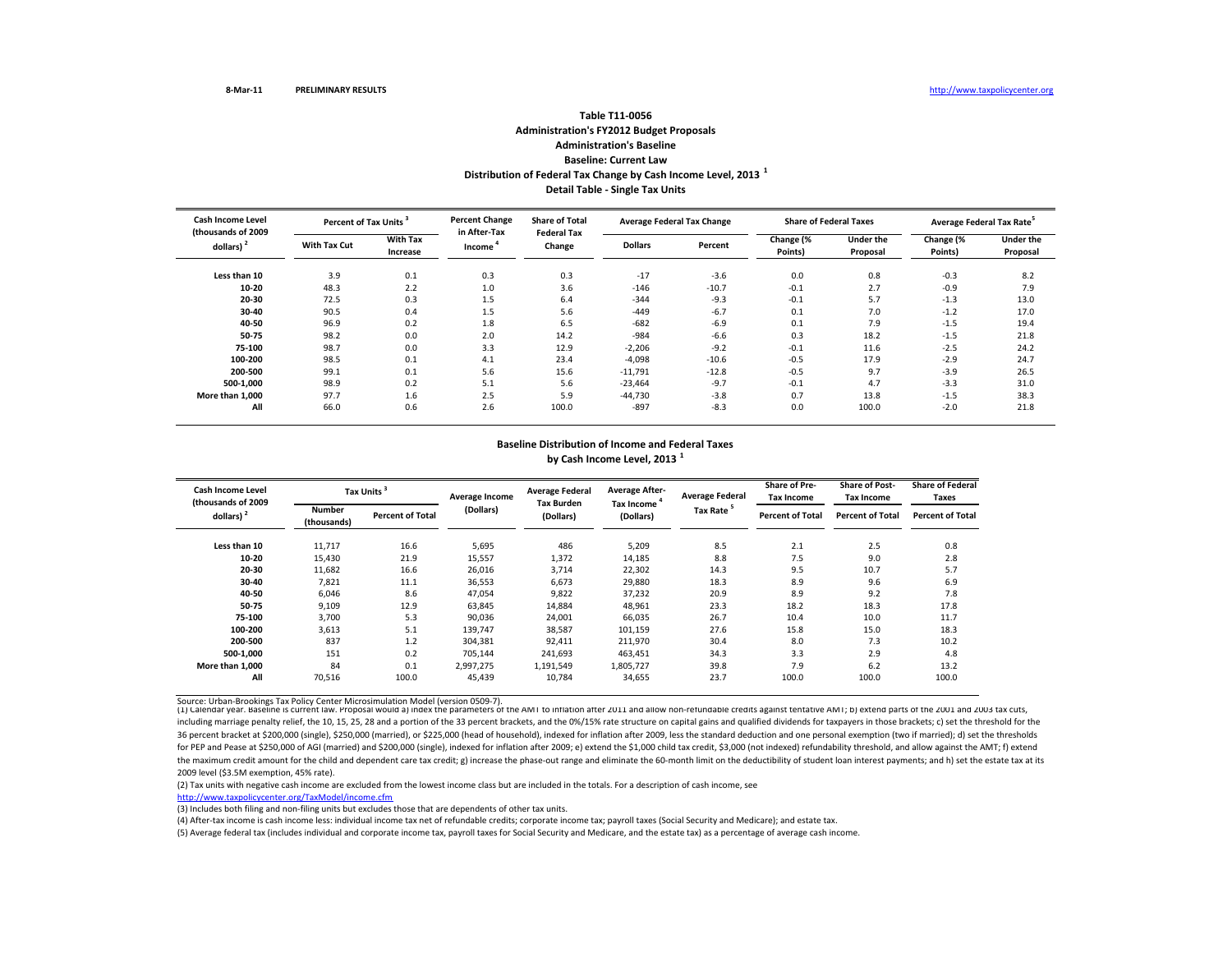# **Table T11‐0056Administration's FY2012 Budget Proposals Administration's Baseline Baseline: Current LawDistribution of Federal Tax Change by Cash Income Level, <sup>2013</sup> <sup>1</sup> Detail Table ‐ Married Tax Units Filing Jointly**

| <b>Cash Income Level</b><br>(thousands of 2009 |                     | Percent of Tax Units <sup>3</sup> |                        | <b>Share of Total</b><br><b>Federal Tax</b> |                | <b>Average Federal Tax Change</b> | <b>Share of Federal Taxes</b> |                              | Average Federal Tax Rate <sup>5</sup> |                              |
|------------------------------------------------|---------------------|-----------------------------------|------------------------|---------------------------------------------|----------------|-----------------------------------|-------------------------------|------------------------------|---------------------------------------|------------------------------|
| dollars) <sup>2</sup>                          | <b>With Tax Cut</b> | <b>With Tax</b><br>Increase       | in After-Tax<br>Income | Change                                      | <b>Dollars</b> | Percent                           | Change (%<br>Points)          | <b>Under the</b><br>Proposal | Change (%<br>Points)                  | <b>Under the</b><br>Proposal |
| Less than 10                                   | 11.0                | 0.0                               | 1.5                    | 0.1                                         | $-67$          | $-22.4$                           | 0.0                           | 0.0                          | $-1.4$                                | 4.8                          |
| 10-20                                          | 33.9                | 0.2                               | 2.2                    | 0.7                                         | $-341$         | $-62.8$                           | $-0.1$                        | 0.0                          | $-2.1$                                | 1.2                          |
| 20-30                                          | 62.2                | 1.7                               | 3.4                    | 2.2                                         | $-829$         | $-43.9$                           | $-0.2$                        | 0.3                          | $-3.2$                                | 4.1                          |
| 30-40                                          | 73.0                | 1.4                               | 3.6                    | 2.9                                         | $-1,167$       | $-30.7$                           | $-0.2$                        | 0.6                          | $-3.2$                                | 7.2                          |
| 40-50                                          | 80.1                | 0.5                               | 3.1                    | 2.9                                         | $-1,257$       | $-20.4$                           | $-0.2$                        | 1.1                          | $-2.7$                                | 10.4                         |
| 50-75                                          | 93.6                | 0.3                               | 2.6                    | 7.7                                         | $-1,433$       | $-13.3$                           | $-0.3$                        | 4.7                          | $-2.2$                                | 14.1                         |
| 75-100                                         | 98.8                | 0.1                               | 3.2                    | 12.0                                        | $-2,370$       | $-13.0$                           | $-0.4$                        | 7.5                          | $-2.6$                                | 17.2                         |
| 100-200                                        | 99.4                | 0.1                               | 4.0                    | 40.1                                        | $-4,327$       | $-12.2$                           | $-1.1$                        | 27.1                         | $-3.0$                                | 21.6                         |
| 200-500                                        | 99.5                | 0.0                               | 3.8                    | 24.0                                        | $-8,143$       | $-9.9$                            | $-0.3$                        | 20.6                         | $-2.7$                                | 24.9                         |
| 500-1.000                                      | 98.8                | 0.3                               | 1.7                    | 4.4                                         | $-8,324$       | $-4.0$                            | 0.5                           | 10.1                         | $-1.2$                                | 28.2                         |
| More than 1,000                                | 98.7                | 0.9                               | 0.5                    | 3.0                                         | $-10,837$      | $-1.0$                            | 2.1                           | 27.9                         | $-0.4$                                | 35.0                         |
| All                                            | 84.8                | 0.4                               | 2.9                    | 100.0                                       | $-2,911$       | $-8.6$                            | 0.0                           | 100.0                        | $-2.2$                                | 23.3                         |

## **Baseline Distribution of Income and Federal Taxes by Cash Income Level, <sup>2013</sup> <sup>1</sup>**

| <b>Cash Income Level</b>                    |                       | Tax Units <sup>3</sup>  | Average Income | <b>Average Federal</b>         | <b>Average After-</b><br>Tax Income ' | <b>Average Federal</b> | Share of Pre-<br><b>Tax Income</b> | <b>Share of Post-</b><br><b>Tax Income</b> | <b>Share of Federal</b><br>Taxes |
|---------------------------------------------|-----------------------|-------------------------|----------------|--------------------------------|---------------------------------------|------------------------|------------------------------------|--------------------------------------------|----------------------------------|
| (thousands of 2009<br>dollars) <sup>2</sup> | Number<br>(thousands) | <b>Percent of Total</b> | (Dollars)      | <b>Tax Burden</b><br>(Dollars) | (Dollars)                             | Tax Rate <sup>5</sup>  | <b>Percent of Total</b>            | <b>Percent of Total</b>                    | <b>Percent of Total</b>          |
| Less than 10                                | 2,132                 | 3.5                     | 4,815          | 298                            | 4,517                                 | 6.2                    | 0.1                                | 0.2                                        | 0.0                              |
| $10 - 20$                                   | 3,870                 | 6.3                     | 16,251         | 543                            | 15,709                                | 3.3                    | 0.8                                | 1.0                                        | 0.1                              |
| 20-30                                       | 4,833                 | 7.9                     | 26,206         | 1,890                          | 24,316                                | 7.2                    | 1.6                                | 1.9                                        | 0.4                              |
| 30-40                                       | 4,426                 | 7.2                     | 36,703         | 3,798                          | 32,905                                | 10.4                   | 2.0                                | 2.4                                        | 0.8                              |
| 40-50                                       | 4,060                 | 6.6                     | 47,252         | 6,174                          | 41,078                                | 13.1                   | 2.4                                | 2.7                                        | 1.2                              |
| 50-75                                       | 9,605                 | 15.6                    | 65,977         | 10,741                         | 55,236                                | 16.3                   | 7.8                                | 8.7                                        | 5.0                              |
| 75-100                                      | 9,045                 | 14.7                    | 91,845         | 18,189                         | 73,656                                | 19.8                   | 10.2                               | 10.9                                       | 7.9                              |
| 100-200                                     | 16,613                | 27.0                    | 144,066        | 35,379                         | 108,687                               | 24.6                   | 29.3                               | 29.7                                       | 28.2                             |
| 200-500                                     | 5,275                 | 8.6                     | 298,718        | 82,406                         | 216,312                               | 27.6                   | 19.3                               | 18.7                                       | 20.8                             |
| 500-1.000                                   | 957                   | 1.6                     | 716,145        | 210,352                        | 505,793                               | 29.4                   | 8.4                                | 8.0                                        | 9.7                              |
| More than 1.000                             | 490                   | 0.8                     | 3,102,780      | 1,096,488                      | 2,006,292                             | 35.3                   | 18.6                               | 16.2                                       | 25.8                             |
| All                                         | 61,567                | 100.0                   | 132,758        | 33,874                         | 98,884                                | 25.5                   | 100.0                              | 100.0                                      | 100.0                            |

Source: Urban-Brookings Tax Policy Center Microsimulation Model (version 0509-7).<br>(1) Calendar year. Baseline is current law. Proposal would a) index the parameters of the AMI to inflation after 2011 and allow non-refundab including marriage penalty relief, the 10, 15, 25, 28 and a portion of the 33 percent brackets, and the 0%/15% rate structure on capital gains and qualified dividends for taxpayers in those brackets; c) set the threshold f 36 percent bracket at \$200,000 (single), \$250,000 (married), or \$225,000 (head of household), indexed for inflation after 2009, less the standard deduction and one personal exemption (two if married); d) set the thresholds for PEP and Pease at \$250,000 of AGI (married) and \$200,000 (single), indexed for inflation after 2009; e) extend the \$1,000 child tax credit, \$3,000 (not indexed) refundability threshold, and allow against the AMT; f) ext the maximum credit amount for the child and dependent care tax credit; g) increase the phase‐out range and eliminate the 60‐month limit on the deductibility of student loan interest payments; and h) set the estate tax at i 2009 level (\$3.5M exemption, 45% rate).

(2) Tax units with negative cash income are excluded from the lowest income class but are included in the totals. For <sup>a</sup> description of cash income, see

http://www.taxpolicycenter.org/TaxModel/income.cfm

(3) Includes both filing and non-filing units but excludes those that are dependents of other tax units.

(4) After‐tax income is cash income less: individual income tax net of refundable credits; corporate income tax; payroll taxes (Social Security and Medicare); and estate tax.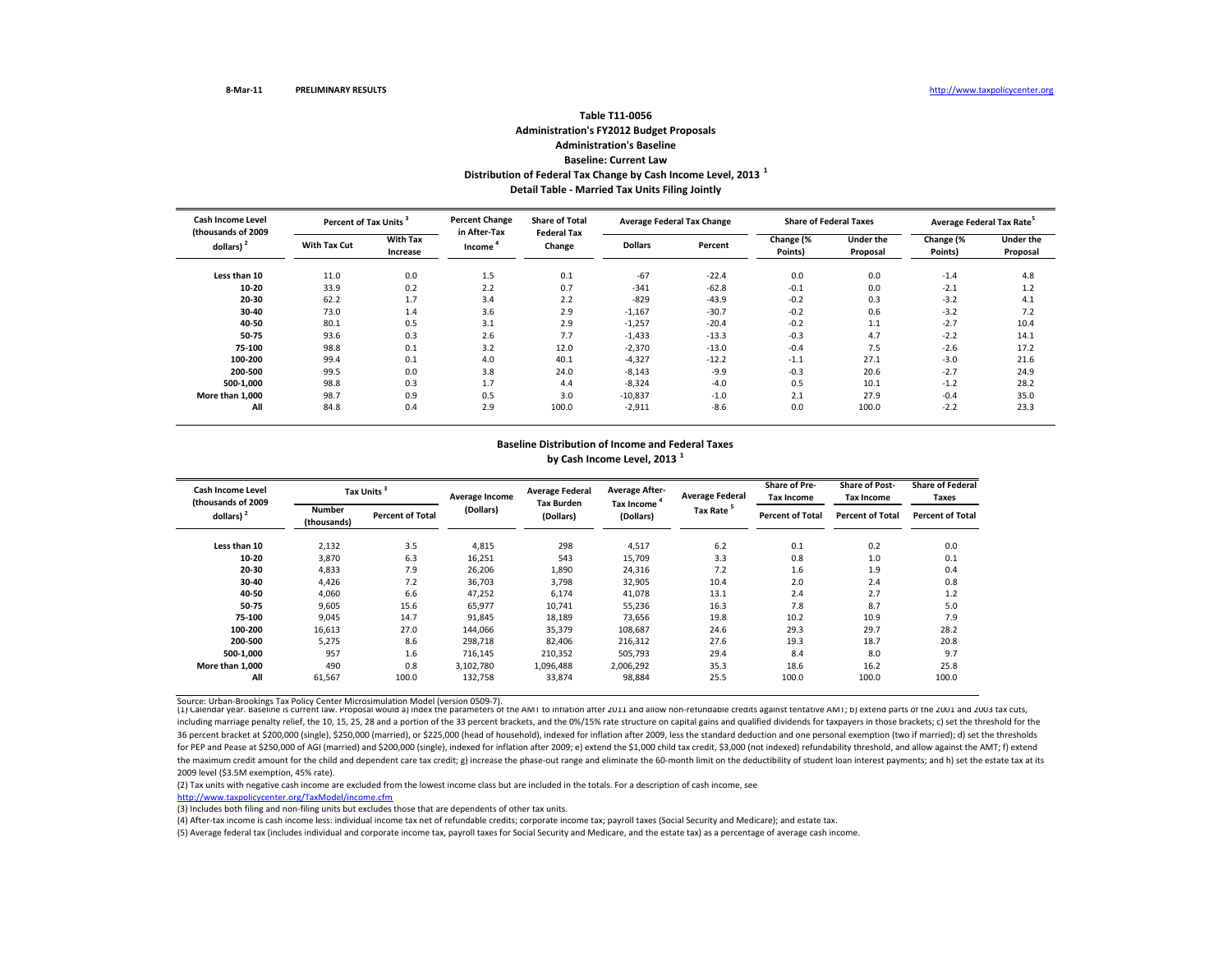## **Table T11‐0056Administration's FY2012 Budget Proposals Administration's Baseline Baseline: Current LawDistribution of Federal Tax Change by Cash Income Level, <sup>2013</sup> <sup>1</sup> Detail Table ‐ Head of Household Tax Units**

| Cash Income Level<br>(thousands of 2009 |                     | <b>Percent Change</b><br>Percent of Tax Units <sup>3</sup> |                        | <b>Share of Total</b><br><b>Federal Tax</b> | <b>Average Federal Tax Change</b> |         | <b>Share of Federal Taxes</b> |                              | Average Federal Tax Rate <sup>5</sup> |                              |
|-----------------------------------------|---------------------|------------------------------------------------------------|------------------------|---------------------------------------------|-----------------------------------|---------|-------------------------------|------------------------------|---------------------------------------|------------------------------|
| dollars) <sup>2</sup>                   | <b>With Tax Cut</b> | <b>With Tax</b><br>Increase                                | in After-Tax<br>Income | Change                                      | <b>Dollars</b>                    | Percent | Change (%<br>Points)          | <b>Under the</b><br>Proposal | Change (%<br>Points)                  | <b>Under the</b><br>Proposal |
| Less than 10                            | 52.9                | 0.0                                                        | 4.0                    | 2.2                                         | $-286$                            | 55.3    | $-0.6$                        | $-1.3$                       | $-4.4$                                | $-12.2$                      |
| 10-20                                   | 62.9                | 0.4                                                        | 4.1                    | 11.4                                        | $-676$                            | 90.1    | $-2.8$                        | $-4.9$                       | $-4.3$                                | $-9.1$                       |
| 20-30                                   | 89.8                | 0.4                                                        | 4.3                    | 16.4                                        | $-1,068$                          | $-85.4$ | $-2.7$                        | 0.6                          | $-4.1$                                | 0.7                          |
| 30-40                                   | 94.5                | 0.5                                                        | 3.6                    | 14.5                                        | $-1,142$                          | $-24.8$ | $-0.9$                        | 9.0                          | $-3.1$                                | 9.5                          |
| 40-50                                   | 97.1                | 0.3                                                        | 3.3                    | 10.9                                        | $-1,282$                          | $-16.2$ | 0.1                           | 11.5                         | $-2.7$                                | 14.1                         |
| 50-75                                   | 98.8                | 0.0                                                        | 3.2                    | 19.6                                        | $-1,659$                          | $-12.9$ | 1.3                           | 27.0                         | $-2.6$                                | 17.4                         |
| 75-100                                  | 99.2                | 0.0                                                        | 3.4                    | 11.1                                        | $-2,332$                          | $-11.3$ | 1.2                           | 17.9                         | $-2.6$                                | 20.3                         |
| 100-200                                 | 99.6                | 0.0                                                        | 3.1                    | 9.5                                         | $-3,070$                          | $-8.9$  | 1.8                           | 19.9                         | $-2.3$                                | 23.3                         |
| 200-500                                 | 99.7                | 0.0                                                        | 2.7                    | 3.1                                         | $-5,726$                          | $-7.3$  | 0.8                           | 8.0                          | $-1.9$                                | 24.7                         |
| 500-1.000                               | 99.6                | 0.2                                                        | 1.4                    | 0.6                                         | $-6,951$                          | $-3.6$  | 0.5                           | 3.4                          | $-1.0$                                | 26.8                         |
| More than 1.000                         | 98.9                | 0.8                                                        | 0.8                    | 0.6                                         | $-14,532$                         | $-1.4$  | 1.4                           | 8.8                          | $-0.5$                                | 35.9                         |
| All                                     | 84.4                | 0.3                                                        | 3.4                    | 100.0                                       | $-1,224$                          | $-17.0$ | 0.0                           | 100.0                        | $-2.8$                                | 13.9                         |

## **Baseline Distribution of Income and Federal Taxes by Cash Income Level, <sup>2013</sup> <sup>1</sup>**

| <b>Cash Income Level</b><br>(thousands of 2009) |                              | Tax Units               | Average Income | <b>Average Federal</b><br><b>Tax Burden</b> | <b>Average After-</b><br>Tax Income | <b>Average Federal</b> | <b>Share of Pre-</b><br><b>Tax Income</b> | <b>Share of Post-</b><br><b>Tax Income</b> | <b>Share of Federal</b><br>Taxes |
|-------------------------------------------------|------------------------------|-------------------------|----------------|---------------------------------------------|-------------------------------------|------------------------|-------------------------------------------|--------------------------------------------|----------------------------------|
| dollars) <sup>2</sup>                           | <b>Number</b><br>(thousands) | <b>Percent of Total</b> | (Dollars)      | (Dollars)                                   | (Dollars)                           | Tax Rate <sup>5</sup>  | <b>Percent of Total</b>                   | <b>Percent of Total</b>                    | <b>Percent of Total</b>          |
| Less than 10                                    | 2,386                        | 9.5                     | 6,591          | $-518$                                      | 7,109                               | $-7.9$                 | 1.5                                       | 1.9                                        | $-0.7$                           |
| 10-20                                           | 5,181                        | 20.6                    | 15,741         | $-750$                                      | 16,492                              | $-4.8$                 | 7.5                                       | 9.5                                        | $-2.2$                           |
| 20-30                                           | 4,712                        | 18.8                    | 26,276         | 1,250                                       | 25,025                              | 4.8                    | 11.4                                      | 13.1                                       | 3.3                              |
| 30-40                                           | 3,910                        | 15.6                    | 36,461         | 4,598                                       | 31,863                              | 12.6                   | 13.2                                      | 13.8                                       | 10.0                             |
| 40-50                                           | 2,610                        | 10.4                    | 47,096         | 7,913                                       | 39,184                              | 16.8                   | 11.4                                      | 11.4                                       | 11.4                             |
| 50-75                                           | 3,632                        | 14.5                    | 64,017         | 12,815                                      | 51,202                              | 20.0                   | 21.5                                      | 20.6                                       | 25.8                             |
| 75-100                                          | 1,462                        | 5.8                     | 90,229         | 20,684                                      | 69,544                              | 22.9                   | 12.2                                      | 11.3                                       | 16.7                             |
| 100-200                                         | 952                          | 3.8                     | 134,253        | 34,397                                      | 99,856                              | 25.6                   | 11.8                                      | 10.6                                       | 18.1                             |
| 200-500                                         | 165                          | 0.7                     | 294.759        | 78,581                                      | 216.178                             | 26.7                   | 4.5                                       | 4.0                                        | 7.2                              |
| 500-1.000                                       | 28                           | 0.1                     | 688,030        | 191,144                                     | 496,886                             | 27.8                   | 1.8                                       | 1.5                                        | 2.9                              |
| More than 1.000                                 | 12                           | 0.1                     | 2,955,354      | 1,074,619                                   | 1,880,735                           | 36.4                   | 3.4                                       | 2.6                                        | 7.4                              |
| All                                             | 25,098                       | 100.0                   | 43,104         | 7,200                                       | 35,904                              | 16.7                   | 100.0                                     | 100.0                                      | 100.0                            |

Source: Urban-Brookings Tax Policy Center Microsimulation Model (version 0509-7).<br>(1) Calendar year. Baseline is current law. Proposal would a) index the parameters of the AMI to inflation after 2011 and allow non-refundab including marriage penalty relief, the 10, 15, 25, 28 and a portion of the 33 percent brackets, and the 0%/15% rate structure on capital gains and qualified dividends for taxpayers in those brackets; c) set the threshold f 36 percent bracket at \$200,000 (single), \$250,000 (married), or \$225,000 (head of household), indexed for inflation after 2009, less the standard deduction and one personal exemption (two if married); d) set the thresholds for PEP and Pease at \$250,000 of AGI (married) and \$200,000 (single), indexed for inflation after 2009; e) extend the \$1,000 child tax credit, \$3,000 (not indexed) refundability threshold, and allow against the AMT; f) ext the maximum credit amount for the child and dependent care tax credit; g) increase the phase‐out range and eliminate the 60‐month limit on the deductibility of student loan interest payments; and h) set the estate tax at i 2009 level (\$3.5M exemption, 45% rate).

(2) Tax units with negative cash income are excluded from the lowest income class but are included in the totals. For <sup>a</sup> description of cash income, see

http://www.taxpolicycenter.org/TaxModel/income.cfm

(3) Includes both filing and non-filing units but excludes those that are dependents of other tax units.

(4) After‐tax income is cash income less: individual income tax net of refundable credits; corporate income tax; payroll taxes (Social Security and Medicare); and estate tax.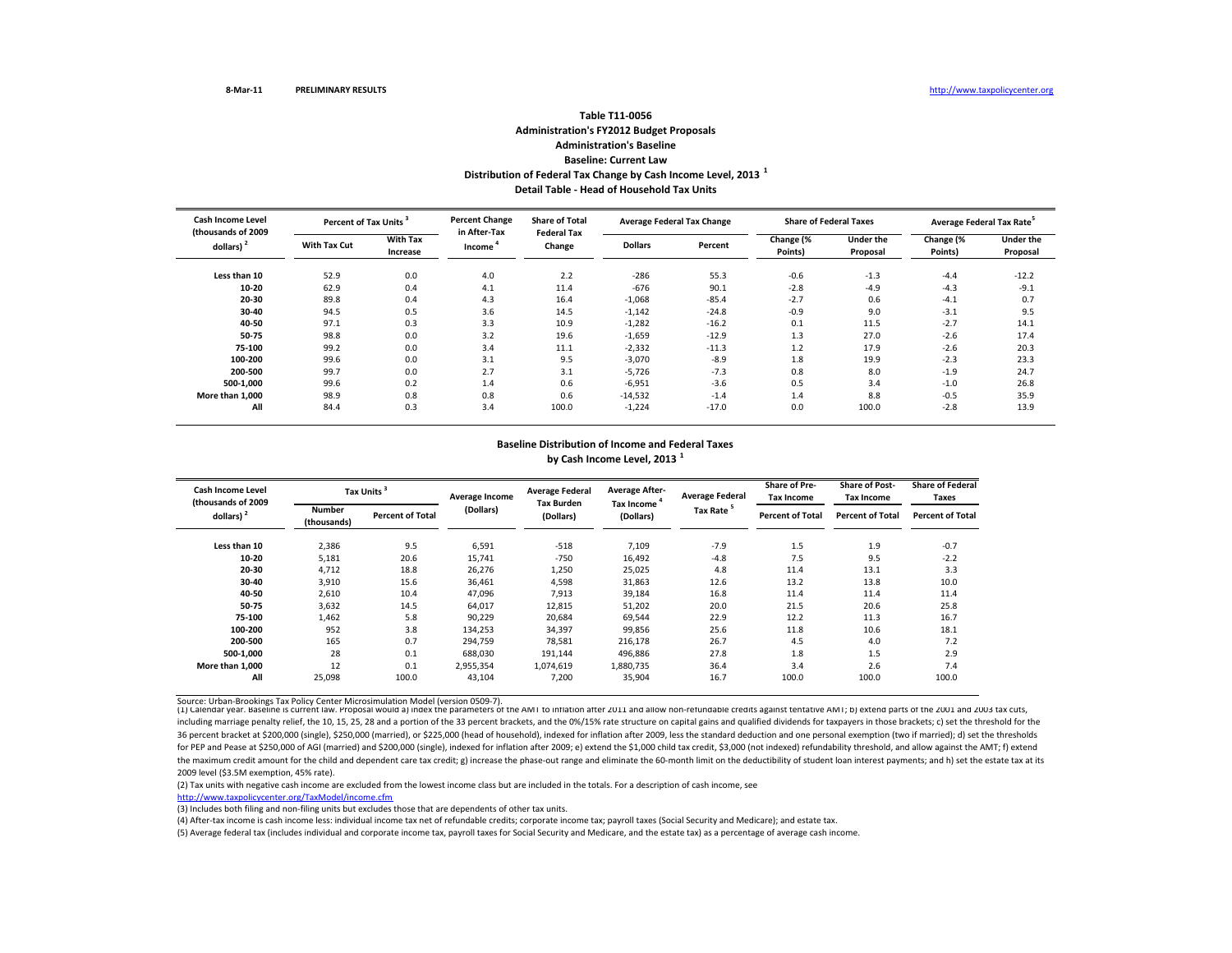## **Table T11‐0056Administration's FY2012 Budget Proposals Administration's Baseline Baseline: Current LawDistribution of Federal Tax Change by Cash Income Level, <sup>2013</sup> <sup>1</sup> Detail Table ‐ Tax Units with Children**

| Cash Income Level<br>(thousands of 2009 |                     | <b>Percent Change</b><br>Percent of Tax Units <sup>3</sup> |                        | <b>Share of Total</b><br><b>Federal Tax</b> |                | <b>Average Federal Tax Change</b> |                      | <b>Share of Federal Taxes</b> | Average Federal Tax Rate <sup>5</sup> |                              |
|-----------------------------------------|---------------------|------------------------------------------------------------|------------------------|---------------------------------------------|----------------|-----------------------------------|----------------------|-------------------------------|---------------------------------------|------------------------------|
| dollars) <sup>2</sup>                   | <b>With Tax Cut</b> | <b>With Tax</b><br>Increase                                | in After-Tax<br>Income | Change                                      | <b>Dollars</b> | Percent                           | Change (%<br>Points) | <b>Under the</b><br>Proposal  | Change (%<br>Points)                  | <b>Under the</b><br>Proposal |
| Less than 10                            | 53.0                | 0.0                                                        | 4.2                    | 0.6                                         | $-293$         | 41.0                              | $-0.1$               | $-0.3$                        | $-4.7$                                | $-16.1$                      |
| 10-20                                   | 71.6                | 0.3                                                        | 5.0                    | 3.6                                         | $-855$         | 64.6                              | $-0.5$               | $-1.1$                        | $-5.4$                                | $-13.7$                      |
| 20-30                                   | 91.0                | 0.3                                                        | 5.7                    | 6.0                                         | $-1,444$       | $-173.5$                          | $-0.7$               | $-0.3$                        | $-5.5$                                | $-2.3$                       |
| 30-40                                   | 96.6                | 0.3                                                        | 5.0                    | 6.0                                         | $-1,604$       | $-37.6$                           | $-0.5$               | 1.3                           | $-4.4$                                | 7.3                          |
| 40-50                                   | 97.9                | 0.3                                                        | 4.4                    | 5.1                                         | $-1,734$       | $-22.8$                           | $-0.3$               | 2.2                           | $-3.7$                                | 12.4                         |
| 50-75                                   | 99.1                | 0.0                                                        | 3.7                    | 10.7                                        | $-1,968$       | $-16.0$                           | $-0.4$               | 7.1                           | $-3.0$                                | 15.8                         |
| 75-100                                  | 99.7                | 0.1                                                        | 4.1                    | 12.6                                        | $-2,966$       | $-15.1$                           | $-0.4$               | 8.9                           | $-3.2$                                | 18.3                         |
| 100-200                                 | 99.8                | 0.0                                                        | 4.5                    | 33.3                                        | $-4,779$       | $-13.3$                           | $-0.7$               | 27.4                          | $-3.3$                                | 21.8                         |
| 200-500                                 | 99.8                | 0.0                                                        | 3.8                    | 17.6                                        | $-8,083$       | $-9.7$                            | 0.3                  | 20.7                          | $-2.7$                                | 25.4                         |
| 500-1.000                               | 99.2                | 0.5                                                        | 1.6                    | 2.9                                         | $-7,946$       | $-3.6$                            | 0.8                  | 9.8                           | $-1.1$                                | 29.7                         |
| More than 1.000                         | 99.0                | 0.7                                                        | 0.5                    | 1.6                                         | $-9,110$       | $-0.8$                            | 2.6                  | 24.4                          | $-0.3$                                | 36.3                         |
| All                                     | 92.2                | 0.1                                                        | 3.6                    | 100.0                                       | $-2,736$       | $-11.2$                           | 0.0                  | 100.0                         | $-2.8$                                | 21.8                         |

## **Baseline Distribution of Income and Federal Taxes by Cash Income Level, <sup>2013</sup> <sup>1</sup>**

| Cash Income Level<br>(thousands of 2009) |                       | Tax Units <sup>3</sup>  | Average Income | <b>Average Federal</b><br><b>Tax Burden</b> | <b>Average After-</b><br>Tax Income | <b>Average Federal</b> | <b>Share of Pre-</b><br>Tax Income | <b>Share of Post-</b><br><b>Tax Income</b> | <b>Share of Federal</b><br><b>Taxes</b> |
|------------------------------------------|-----------------------|-------------------------|----------------|---------------------------------------------|-------------------------------------|------------------------|------------------------------------|--------------------------------------------|-----------------------------------------|
| dollars) $2$                             | Number<br>(thousands) | <b>Percent of Total</b> | (Dollars)      | (Dollars)                                   | (Dollars)                           | Tax Rate <sup>5</sup>  | <b>Percent of Total</b>            | <b>Percent of Total</b>                    | <b>Percent of Total</b>                 |
| Less than 10                             | 2,836                 | 5.8                     | 6,263          | $-717$                                      | 6,979                               | $-11.4$                | 0.4                                | 0.5                                        | $-0.2$                                  |
| $10 - 20$                                | 5,625                 | 11.4                    | 15,969         | $-1,324$                                    | 17,293                              | $-8.3$                 | 1.8                                | 2.6                                        | $-0.6$                                  |
| 20-30                                    | 5,645                 | 11.4                    | 26,204         | 832                                         | 25,372                              | 3.2                    | 3.0                                | 3.9                                        | 0.4                                     |
| 30-40                                    | 5,039                 | 10.2                    | 36,562         | 4,270                                       | 32,293                              | 11.7                   | 3.8                                | 4.4                                        | 1.8                                     |
| 40-50                                    | 3,930                 | 8.0                     | 47,287         | 7,596                                       | 39,691                              | 16.1                   | 3.8                                | 4.2                                        | 2.5                                     |
| 50-75                                    | 7,341                 | 14.9                    | 65,172         | 12,284                                      | 52,888                              | 18.9                   | 9.7                                | 10.5                                       | 7.5                                     |
| 75-100                                   | 5,725                 | 11.6                    | 91,743         | 19,708                                      | 72,035                              | 21.5                   | 10.7                               | 11.1                                       | 9.3                                     |
| 100-200                                  | 9,407                 | 19.1                    | 143,468        | 36,063                                      | 107,405                             | 25.1                   | 27.5                               | 27.3                                       | 28.1                                    |
| 200-500                                  | 2,939                 | 6.0                     | 297,723        | 83,554                                      | 214,169                             | 28.1                   | 17.8                               | 17.0                                       | 20.3                                    |
| 500-1.000                                | 495                   | 1.0                     | 713,890        | 219.964                                     | 493.926                             | 30.8                   | 7.2                                | 6.6                                        | 9.0                                     |
| More than 1.000                          | 231                   | 0.5                     | 3,118,562      | 1,141,611                                   | 1,976,951                           | 36.6                   | 14.7                               | 12.3                                       | 21.9                                    |
| All                                      | 49,348                | 100.0                   | 99,630         | 24,497                                      | 75,133                              | 24.6                   | 100.0                              | 100.0                                      | 100.0                                   |

Source: Urban‐Brookings Tax Policy Center Microsimulation Model (version 0509‐7).

Note: Tax units with children are those claiming an exemption for children at home or away from home.<br>(1) Calendar year. Baseline is current law. Proposal would a) index the parameters of the AMI to inhation after 2011 and including marriage penalty relief, the 10, 15, 25, 28 and a portion of the 33 percent brackets, and the 0%/15% rate structure on capital gains and qualified dividends for taxpayers in those brackets; c) set the threshold f 36 percent bracket at \$200,000 (single), \$250,000 (married), or \$225,000 (head of household), indexed for inflation after 2009, less the standard deduction and one personal exemption (two if married); d) set the thresholds for PEP and Pease at \$250,000 of AGI (married) and \$200,000 (single), indexed for inflation after 2009; e) extend the \$1,000 child tax credit, \$3,000 (not indexed) refundability threshold, and allow against the AMT; f) ext the maximum credit amount for the child and dependent care tax credit; g) increase the phase‐out range and eliminate the 60‐month limit on the deductibility of student loan interest payments; and h) set the estate tax at i 2009 level (\$3.5M exemption, 45% rate).

(2) Tax units with negative cash income are excluded from the lowest income class but are included in the totals. For <sup>a</sup> description of cash income, see

http://www.taxpolicycenter.org/TaxModel/income.cfm

(3) Includes both filing and non‐filing units but excludes those that are dependents of other tax units.

(4) After‐tax income is cash income less: individual income tax net of refundable credits; corporate income tax; payroll taxes (Social Security and Medicare); and estate tax.